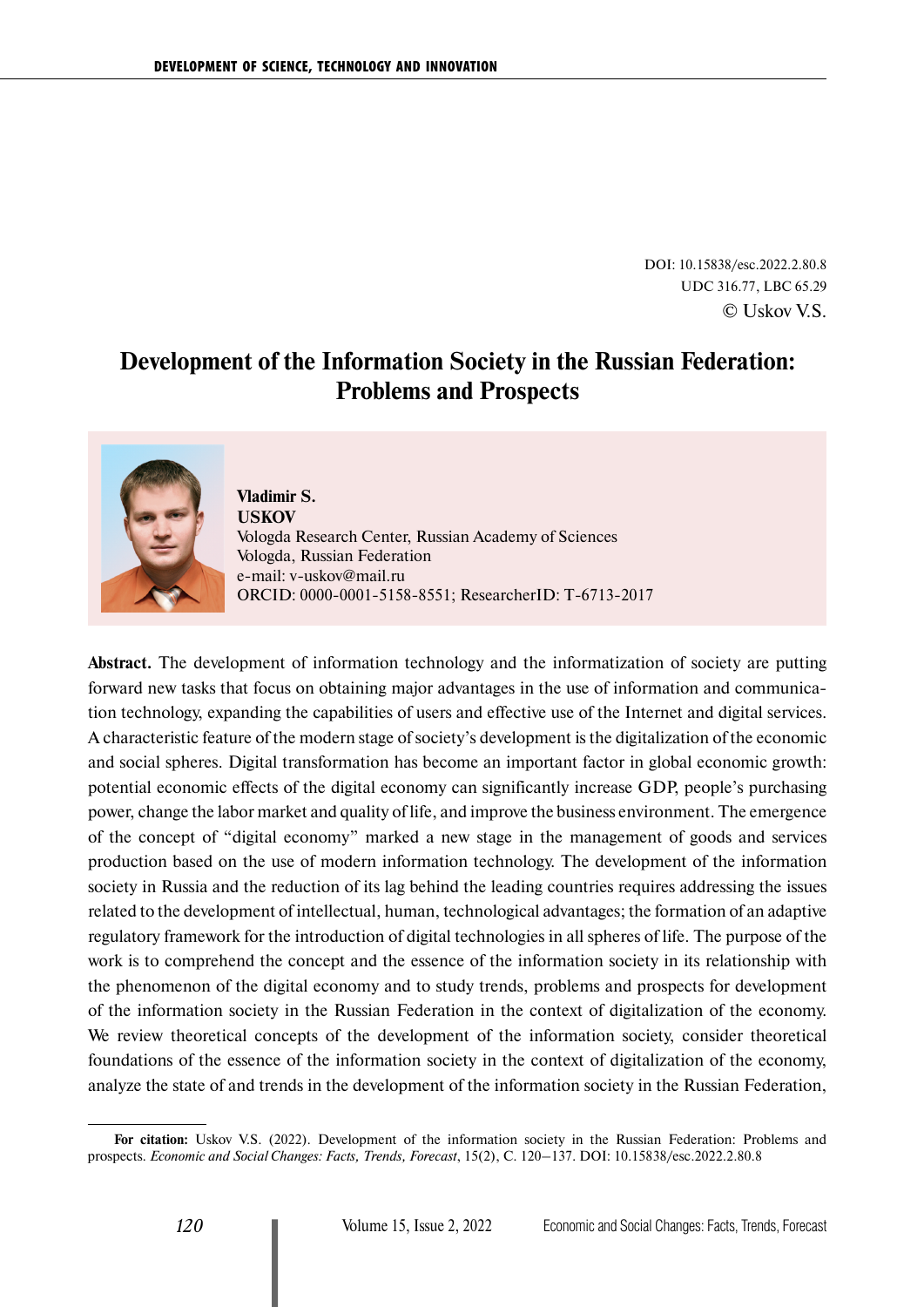and reveal problems and directions of its development. Scientific novelty and originality are as follows: we develop theoretical and methodological approaches to studying the essence of the information society in the conditions of digitalization of the economy and the corresponding conceptual apparatus; we define scientific and methodological foundations for a comprehensive assessment of the situation and trends in the development of the information society in the Russian Federation; we propose a range of practical measures and a list of indicators characterizing the development of the information society.

**Key words:** information society, digital economy, problems, state, trends, development directions.

#### **Acknowledgment**

The article was prepared within the framework of state task no. FMGZ-2022-0002 "Methods and mechanisms of socio-economic development of Russian regions in the context of digitalization and the fourth industrial revolution".

#### **Introduction**

The impact of information and communication technologies (ICT) on the socio-economic space is global, and the speed of their spread is high. They are widely used in various spheres of social and industrial activity. The scale of the informatization process determines the need to measure the impact of information processes and ICT on the national economy development.

The technological revolution of the late 20th century led to the transition from a "material" society to an "informational" one, where information is a priority production factor. This socioeconomic transformation is reflected in the change in the production mode, GDP structure, emergence of new professions, development of information and communication infrastructure, globalization and digitalization of the economy, integration of services and technologies, as well as networks for the information transmission and processing.

All population groups and activity spheres are affected by informatization which is due to the information concentration in places of its accumulation and dissemination, as well as the possibility of its direct impact on society. Therefore, it is necessary to work out a number of measures for developing information and communication infrastructure that meets the needs of the economy and the information society.

The ICT industry, as part of the material, industrial and social infrastructure, not only plays a direct role in solving all the tasks of forming the information society, but also has a specific stimulating effect in all economic and social spheres (Kuzovkova, 2017).

The Information Society Development Strategy in the Russian Federation for 2017–2030, approved by the Russian President, assigns information and communication technologies a major role in the development of Russia's external and internal policy, the information society formation, the digital economy creation and ensuring state interests and priorities within the economic digitalization *(Fig. 1)*.

In recent decades, ICTs have been of key importance in the process of developing the information society at the national and international levels and ensuring sustainable development standards. The importance of the industry is determined by the positive impact of the ICT use in the production of goods and services, as well as changes in the quality of production capacities and factors of production. Only when creating the information society it is possible to use the information resources and technologies effectively.

The purpose of the work is to comprehend the concept, the essence of the term of the information society in its relationship with the digital economy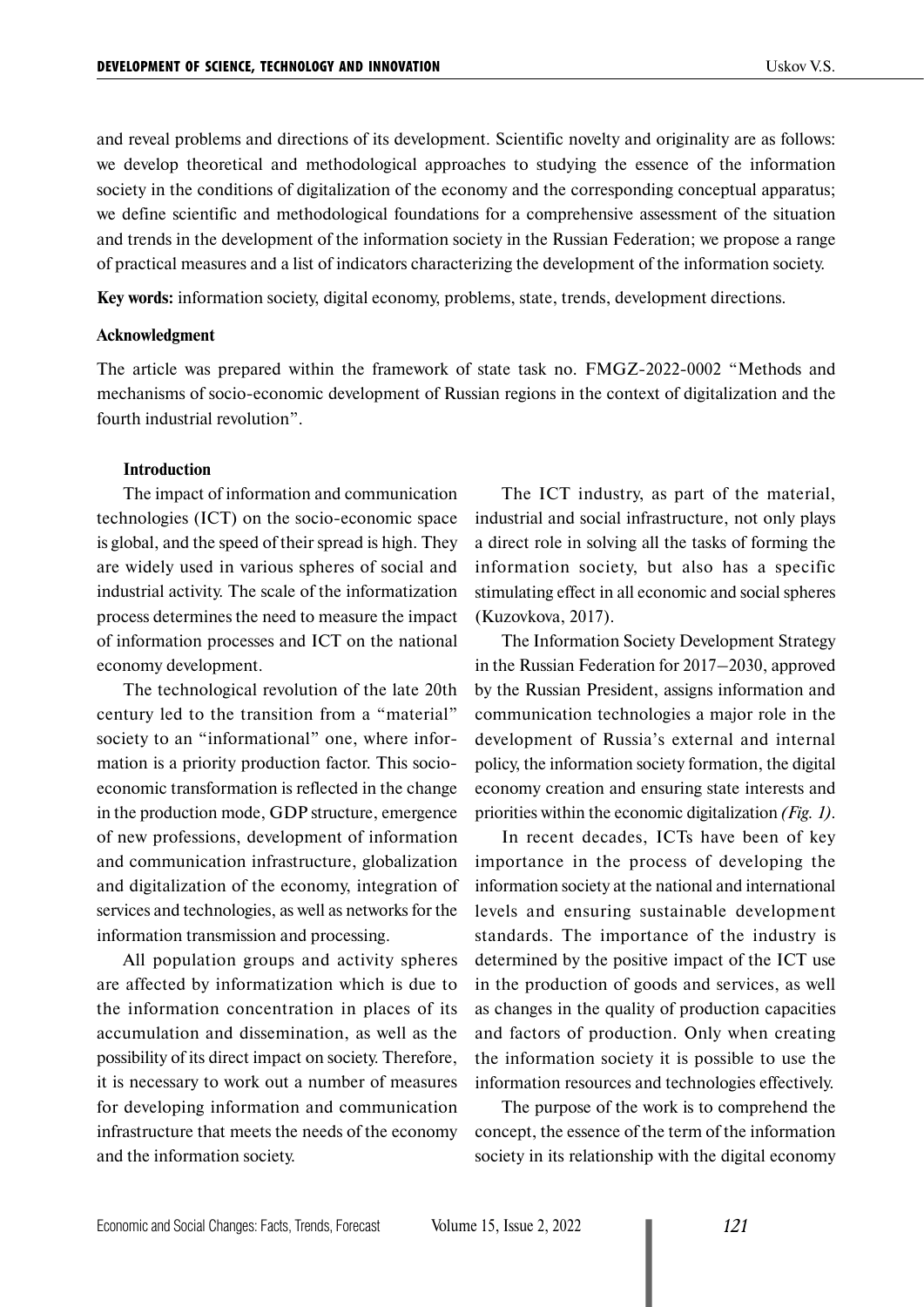

Figure 1. Objectives of the Information Society Development Strategy in the Russian Federation for 2017–2030

phenomenon, and to study trends, problems and prospects for the development of the information society in the Russian Federation in the economic digitalization. The following tasks are aimed at achieving it:

1) to summarize the theoretical concepts of the development of the information society;

2) to study the theoretical foundations of the information society essence in the economic digitalization;

3) to analyze the state and trends in the development of the information society in the Russian Federation;

4) to identify the problems and directions of the development of the information society in the Russian Federation in the context of the digital economy development.

#### **Materials and methods of research**

The research is based on the application of an interdisciplinary approach implying the use of a unified methodological framework in order to summarize the results in scientific, technological, industrial, socio-economic, institutional, administrative and managerial, political and legal and other areas to conduct a comprehensive analysis of the formation and development of the information society in the Russian Federation in the digital economy development.

We have carried out the analysis of the state and trends in the development of the information society in the Russian Federation with the help of an array of statistical information covering, first, indicators of innovative economic development, second, data characterizing Russia's socioeconomic potential, and third, indicators of the information and communication technologies market.

The information base of the research is the work of Russian and foreign economists in the field of scientific, technological and innovative development, public administration; scientists dealing with the digital economy development, the problems of formation and implementation of the information society in their relationship with the socio-economic development issue.

The research is based on the principles of complexity, consistency, dialectics which allow gaining knowledge about the essence of the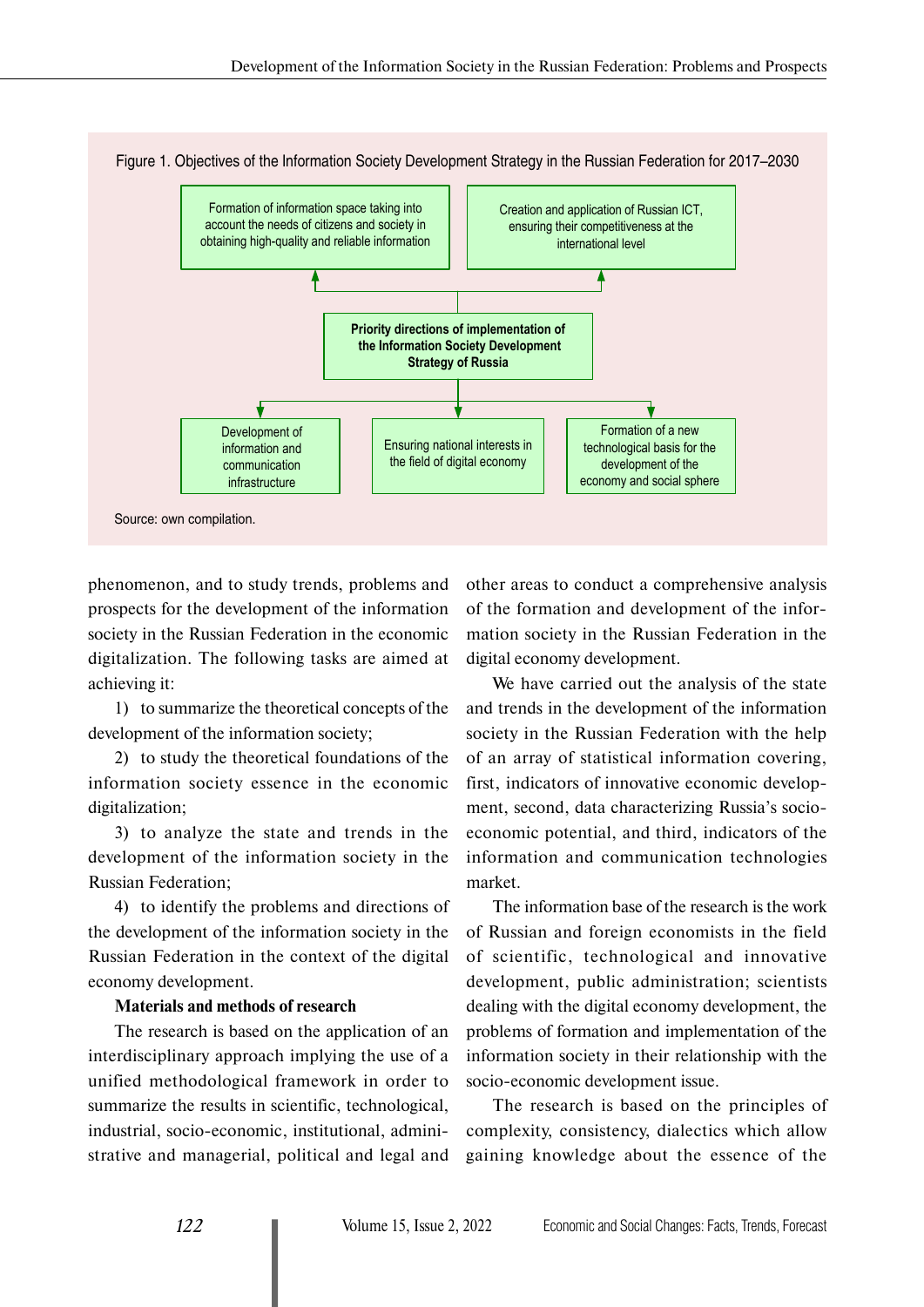information society and the ways of its formation. Its scientific novelty and originality consist in the development of theoretical and methodological approaches to the study of the essence of the information society in the economic digitalization and the corresponding conceptual apparatus; in the development of scientific and methodological foundations for a comprehensive assessment of the state, trends in the development of the information society in Russia; in the formation of a set of practical measures and a list of indicators characterizing Russian's information society development in the conditions of digitalization.

### **Research theoretical aspects**

The information society concept began forming as a result of the development of the post-industrial doctrine which assigned information and knowledge a major role in the development of production and society.

In the late 1950s, D. Risman introduced the concept of "post-industrial society". The emergence of the post-industrial society theory is a complex result of the application of various assessment methods to the dynamics of social development. Already in the early 1960s, the post-industrialism concept became widespread, along with the understanding that social and political factors were gradually giving way to factors of technological development.

There are several approaches to the postindustrialism theory in the scientific literature. The first is based on the definition of D. Bell, who understands post-industrial society as a society whose economy has moved from mass production of goods to the production of services, organization of scientific research, the education development and life improvement (Bell, 2001). In this regard, the post-industrial society determines the appearance of advisers, consultants who act as experts in the political arena.

The second approach assumes a connection with the definition of a new state of civilization through the informatization development. In the 1960s, the concept of "information society" was introduced; this theory was widely spread in the works of R. Katz, I. Masuda, T. Stonier, M. Porat. Adherents of this approach note that the rapid development of the informatization processes leads to the information society as a result of a new qualitative development of post-industrial society. According to I. Masuda, the development of computer technology allows quickly moving from one technical solution to another which is better. The very speed of the spread of the information revolution is characterized by constant growth, and also exceeds the speed of technology development (Masuda, 1983a; Masuda, 1983b).

A significant contribution to the study of postindustrialism issues was made by the American political scientist Z. Brzezinski. He noted that under the influence of technology and electronics, the development of computers and communications in culture, psychology, society and economy, a postindustrial (technological) society is being formed.

In the early 1960s, the concept of "electronic society" (Marshall McLuhan) was proposed which led to the study of the development of modern culture characterized by the presence of electronic communication methods.

Among the studies of Russian scientists on the problem under consideration, we can note the works of V.L. Inozemtsev, A.I. Rakitov, and R.F. Abdeev.

According to V.L. Inozemtsev, the basis for the transition to post-industrial societies is not so much new technologies or knowledge, as the change of the person himself, the acquisition of a qualitatively new motivation. At the same time, the spread of postindustrial trends is extremely slow due to the unique property of the post-industrial type of society itself. For instance, having reached a certain development level, this society forms a relatively economically and socially neutral sector which is increasingly striving to interact with the rest of the elements of the social whole. V.L. Inozemtsev's works on the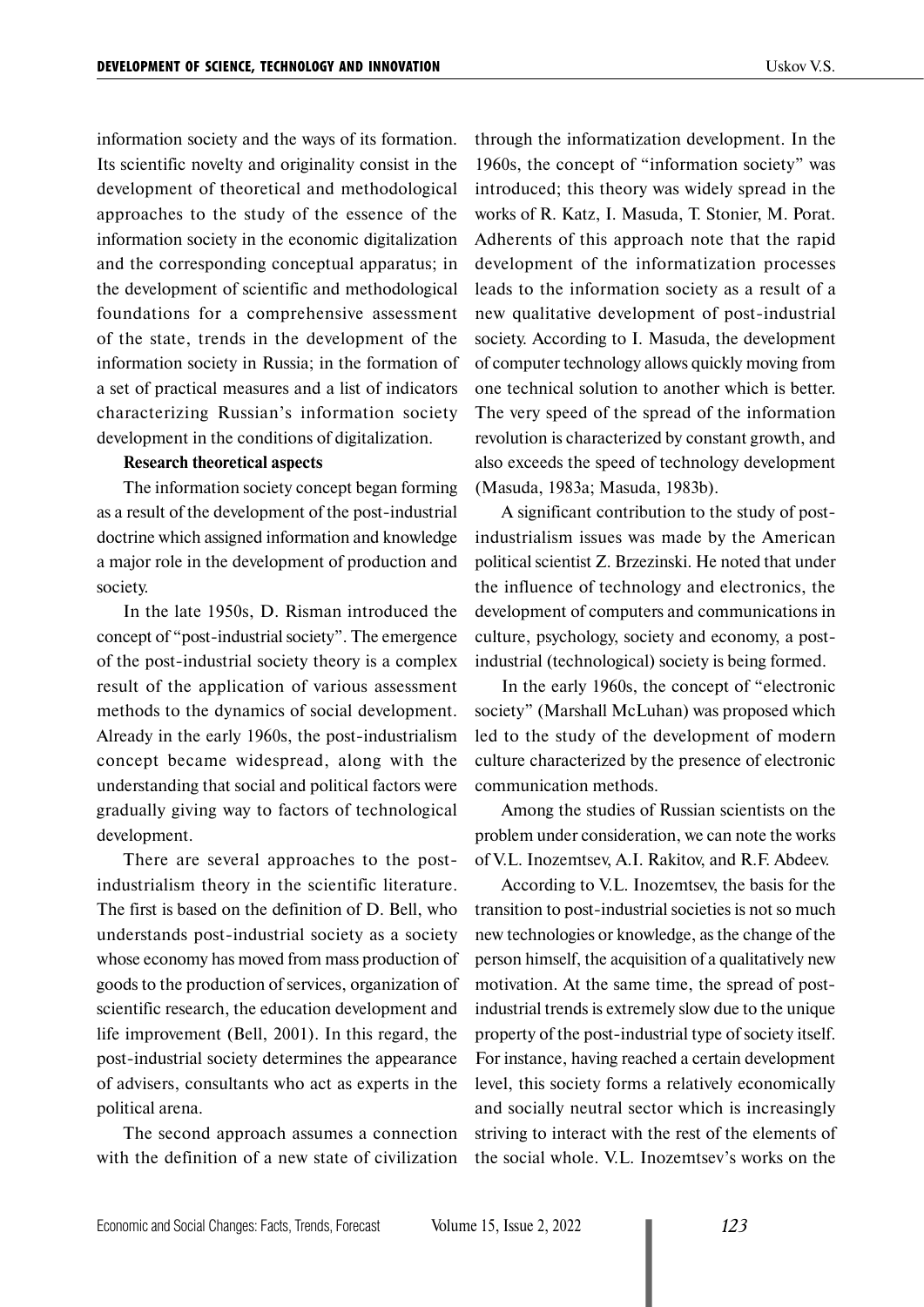development of post-industrial society as a social phenomenon are currently recognized by Western sociology (Inozemtsev, 2000).

A.I. Rakitov's studies of the development of the technological and information revolution note the main changes and innovations in culture, society and civilizations in general. In his opinion, the information society development includes several stages, the transition to which is carried out through technological (information) revolutions (Rakitov, 1998).

In the 1980s, R.F. Abdeev associated the main stages of the society's development with achievements in the field of informatics, information management, computerization, ecology (the concept of information civilization). In his opinion, the civilization development is influenced by the information revolution which leads to an increase in production efficiency, a reduction in employment in the economy. The creation of modern technologies is changing economic sectors and creating a favorable environment including for economic growth in developing countries.

The generalization of scientific papers on postindustrial development and research on social change, the society's development, allows identifying the main characteristics of post-industrial society. Among them are knowledge-intensive industries, the predominance of the service sector, the development of ICT infrastructure (integrated, distribution networks), information and knowledge that are determinants of social processes (Masuda, 1983a; Masuda, 1983b; Toffler, 1999; Webster, 2004).

According to the results of the analysis of theoretical and methodological approaches, the generally accepted definition of the concept of "post-industrial society" has not been developed in the scientific literature. Currently, when studying issues related to the information society development, the terms "new economy", "information economy", "Internet economy",

"knowledge economy" and "digital economy" are encountered. The interpretations of these terms offered by scientists are diverse and very vague depending on the scientific direction in which the concept is being studied.

In our opinion, the information society is a society where the production, processing, storage and transmission of information increase the efficiency of socio-economic processes.

In turn, the informatization of social processes is understood as the improvement of social and economic conditions of society with the help of modern information and communication technologies. In the absence of a sufficient technological basis that allows the dissemination of organized knowledge without spatial restrictions with the least expenditure of time and labor, the growth and development of the information society will be insignificant.

Society, filled with information consumption and equipped with modern information technologies, developed infrastructure, can perform tasks at a completely different level, conduct economic activities for sustainable economic growth and development.

According to Yokoshiro Kogan, the information space is a set of databases with advanced technologies, methods of storage and use, information transmission systems operating on the basis of uniform principles and providing information interaction between institutions and citizens to meet their information requests. The above components and the economic component of the development of the information society form a phenomenon called the "digital economy" (Amagaev, 2017).

In scientific research, the digital economy is primarily an economy in which the main share of gross domestic product is formed through the production, processing, storage and dissemination of information with the participation of more than half of those employed in the economy in this activity. Within the framework of a practical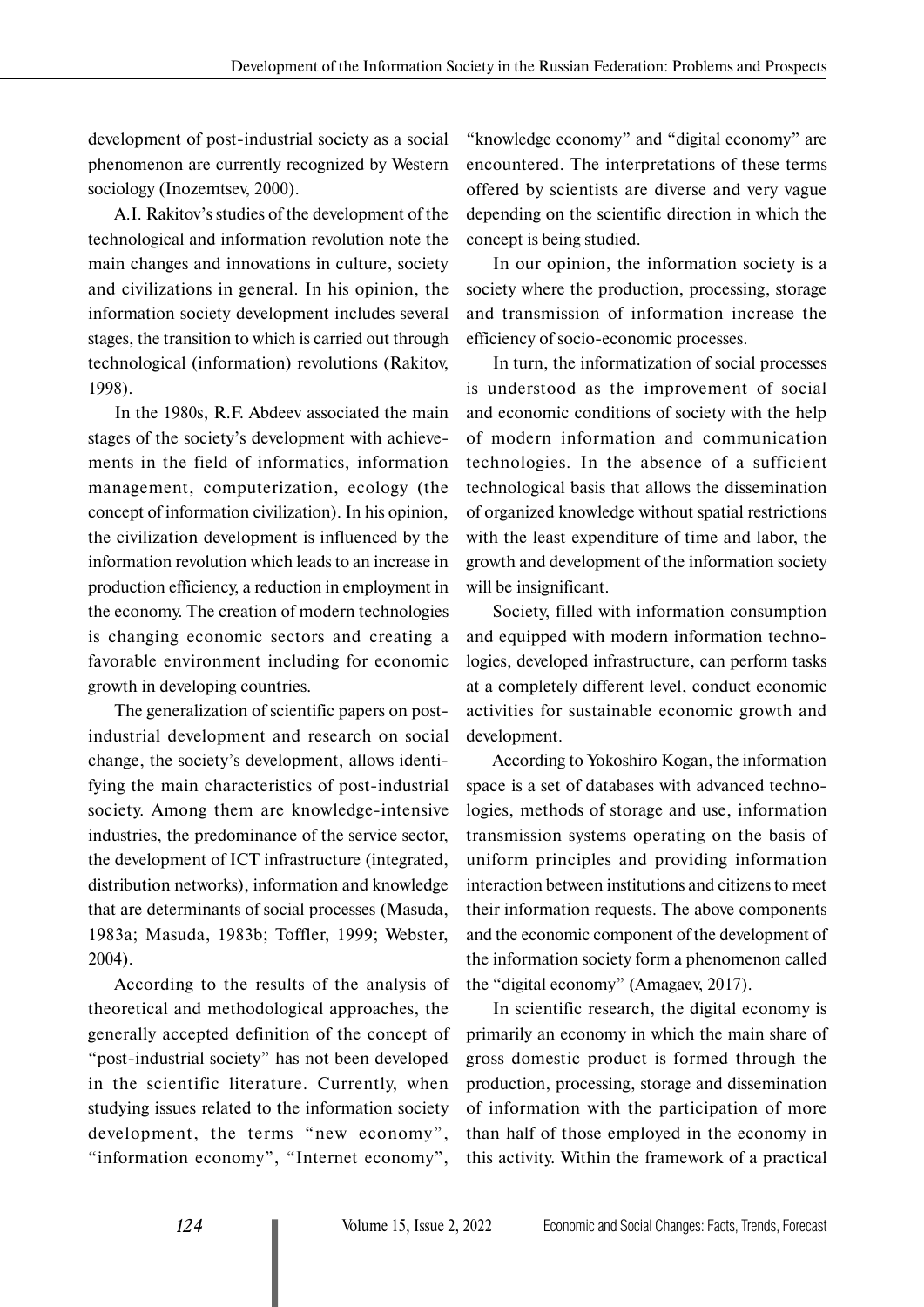approach, the digital economy is a concept that considers the use of information resources for economic development. The scientific and methodological approach to the definition of this concept assumes to consider the digital economy from the standpoint of analyzing the laws of creation, storage and dissemination of technical information.

A.M. Tufetulov believes that the digital economy is a complex of inter-economic interactions that have a number of key elements that differ from other possible types of economies. Thus, at present we can say that the digital economy is going through the period of its formation (Tufetulov, 2007).

The main trend of effective development of the digital economy is the digitalization. It is the process that forms the basis of the digital economy and causes the restructuring of traditional formats for the presentation of information to digital, in order to ensure the growth of the efficiency of business processes and improve living standards by increasing the speed of interchange, accessibility and security of information, increasing the role of automation.

Digitalization determines the creation of digital platforms in the economic space that allow solving strategic issues in the field of education and science, medicine, transport, public administration, industry, etc., it means that the nature of public relations is being transformed.

In order to study the information society phenomenon, it is necessary to consider the criteria for the formation of analytical approaches to its definition. The generalization of the economic literature on this topic revealed that there are four criteria for the analysis of the information society: related to employment, spatial, economic and technological *(Tab. 1)*.

Thus, many approaches to the identification of elements of the information society are based on the acceptance of the fact that the emergence of new social and economic interactions in society is associated with significant quantitative changes in the production, processing, storage and dissemination of information.

Having considered various methods of interpretation of social and economic relations, created on the basis of information and digital technologies, we can conclude that at present detailed provisions on this issue have not been developed. Many studies pay attention to quantitative indicators of society's informatization, and we assume that soon, with sufficient growth, the digital economy will begin prevailing.

Research review in this field allows concluding that the transformations in modern society, caused by the global penetration of modern information technologies into many spheres of activity, appear

| Criteria                 | Characteristic                                                                                                                                                                                                                                                                                                                        | Researchers                                                                        |
|--------------------------|---------------------------------------------------------------------------------------------------------------------------------------------------------------------------------------------------------------------------------------------------------------------------------------------------------------------------------------|------------------------------------------------------------------------------------|
| Related to employment    | Changes in socio-economic processes are a consequence of<br>the employment of the majority in the field of production and<br>dissemination of information. Data becomes the main resource, a<br>significant increase in the workload in the field of their processing<br>can be considered as a transition to an information society. | Bell D., Drucker P., Machhlup F.<br>(Bell, 2001; Drucker, 1993;<br>Machhlup, 1962) |
| Spatial                  | The global economic space is formed on the basis of the<br>development of data transmission networks in different places. In<br>turn, networks become the main feature of social development.                                                                                                                                         | Barron I., Curnow R. (Barron,<br>Curnow, 1979)                                     |
| Economic                 | Takes into account the increasing value of the production,<br>processing, storage and dissemination of information.                                                                                                                                                                                                                   | Lane N., Martin J. (Lane, 1999;<br>Martin, 1978)                                   |
| Technological            | The presence of a large number of innovations in the field of ICT,<br>which have become widespread in society                                                                                                                                                                                                                         | Fuchs C., Mulgan P., Urry J.<br>(Fuchs, 2008; Irawan, 2014; Urry,<br>1999)         |
| Source: own compilation. |                                                                                                                                                                                                                                                                                                                                       |                                                                                    |

Table 1. Analytical approaches to the identification of the main elements of the concept of "information society"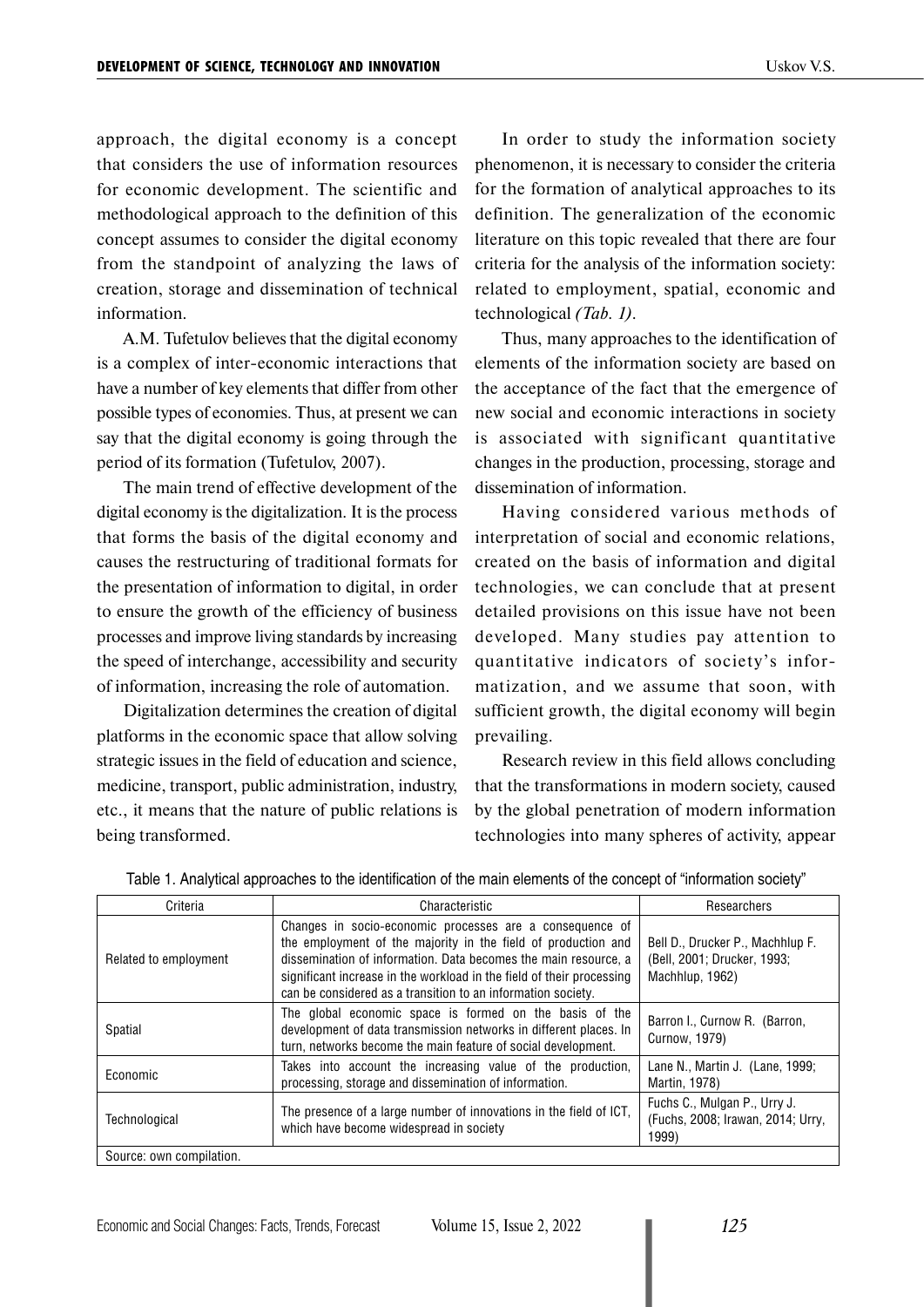as an objective process due to the creation of increasingly advanced and efficient means of production and the formation of appropriate relationships. The processes of transformation of social development are so fundamental that, in addition to positive aspects, they bring with them serious problems, threats and risks to everyone who did not perceive and appreciate the new factors and conditions (Uskova et al., 2013). At the same time, the problems of the formation and becoming of the information society are multifaceted and affect all aspects of manifestation: technological, economic, social, institutional, etc.

## **The main research results**

Currently, ICTs are being developed and disseminated in all sectors of the economy and spheres of public life acting as factors of economic development and improving living conditions. New ICTs make it possible to raise the educational level of society, develop its scientific potential, as well as increase the efficiency of using national and global resources. In order to form an information society, it is also important for the Russian Federation to develop and use modern information technologies.

In the Russian economic literature, business practice and everyday life there are different terms that characterize information products and services. In the Internet, periodicals and everyday speech, the concept of "information technology" (IT) is more often used, and in scientific and statistical literature, as well as in legislative acts – "information and communication technologies" (ICT). Within the framework of our research, both terms are used as synonyms, while from the perspective of the industry division of information goods and services, it is more correct to use the term ICT which makes it possible to identify differences between information and communication services, while the international and global term IT is more convenient when analyzing current trends.

According to the research of the EIU  $(Economics$  Intelligence Unit $)$ <sup>1</sup>, at present it can be stated that the development of the ICT sector in the countries will be different, since the leading states that were the first to introduce new technologies will have more opportunities for the sustainable development of the ICT sector in the future. It will be increasingly difficult for other countries to overcome the growing gap (Egorova, Torzhevsky, 2018).

In this regard, an analysis of the current state of development of the ICT sector and the digital economy in Russia is relevant *(Tab. 2)*. Despite the fact that the development of such ratings of countries by relevant international organizations cannot be fully considered accurate and reliable, it can nevertheless be considered as an external assessment in determining the place and role of countries in the world economy.

Thus, the ratings allow concluding that there is a significant difference between the country's available capabilities and their use in the economy. At the same time, Russia has the potential and readiness to actively develop information technologies.

The ICT market has started to develop actively only in recent decades. In 2018, its total global volume amounted to almost 4.0 trillion US dollars, and by 2023 it will increase by 1.5 times. Its share in the GDP of developed countries is about 6%, according to the forecast it will increase to 8% (Egorova, Torzhevsky, 2018). It is this growth that indicates the transition of countries to a new stage – active digitalization and the development of the information society (Makarov, 2003).

The dynamics of the global ICT market in the period 2007–2018 correlated quite well with the

<sup>1</sup> Realizing the benefits of ICT and economic growth in Europe: EIU review. 2018. Available at: http:// emag.lis.ru/arc/infosoc/emag.nsf/BRA/c8b8769161ef86 35c325716b0052794a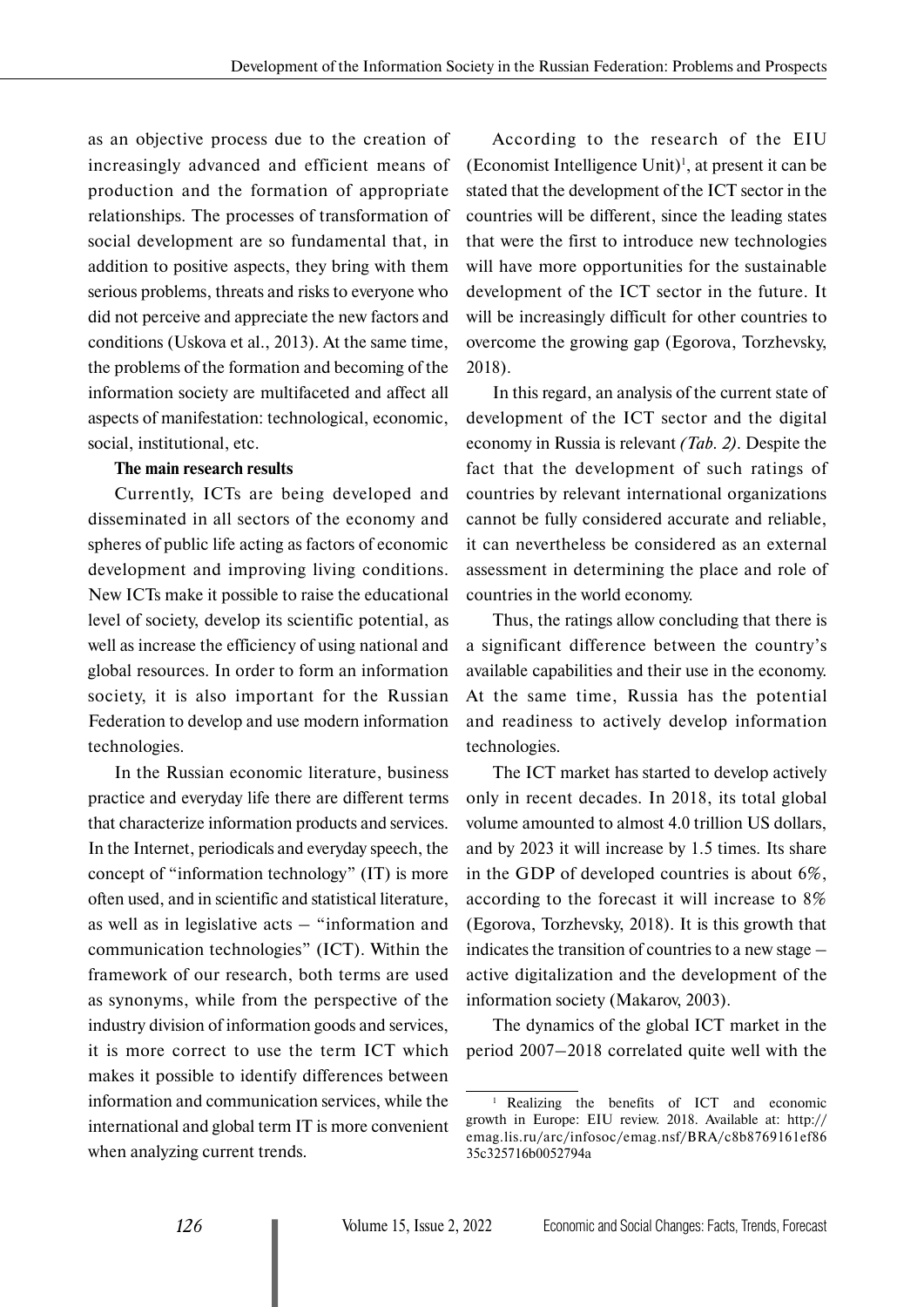| Index, year                                                                                                                                        | Leading countries<br>of the rating | Russia's place<br>in the rating | Total countries<br>in the rating | Russia's "neighboring"<br>countries |  |  |
|----------------------------------------------------------------------------------------------------------------------------------------------------|------------------------------------|---------------------------------|----------------------------------|-------------------------------------|--|--|
| Inclusive Internet Index, 2020                                                                                                                     | Sweden, New Zeeland                | 26                              | 100                              | Kuwait, Portugal, Taiwan            |  |  |
| Global Networking Index, 2019                                                                                                                      | USA, Switzerland                   | 41                              | 79                               | Bahrain, Oman                       |  |  |
| Global Competitiveness Index, 2019                                                                                                                 | Singapore, USA                     | 43                              | 141                              | Slovakia, Cyprus                    |  |  |
| World Ranking of Digital<br>Competitiveness, 2019                                                                                                  | USA, Singapore                     | 38                              | 63                               | Czech Republic, Saudi<br>Arabia     |  |  |
| Network Society Readiness Index, 2019                                                                                                              | Sweden, Singapore                  | 48                              | 121                              | Romania, Bulgaria                   |  |  |
| B2C E-Commerce Index, 2019                                                                                                                         | The Netherlands,<br>Switzerland    | 40                              | 152                              | Bulgaria, Greece                    |  |  |
| Global Innovation Index, 2019                                                                                                                      | Switzerland, Sweden                | 46                              | 129                              | Montenegro, Ukraine                 |  |  |
| E-Government Development Index,<br>2018                                                                                                            | Denmark, Австралия                 | 32                              | 193                              | Israel, Poland                      |  |  |
| Global Cybersecurity Index, 2018                                                                                                                   | United Kingdom, USA                | 26                              | 175                              | Italy, China                        |  |  |
| <b>EBRD Knowledge Economy Index, 2018</b>                                                                                                          | Estonia, Slovenia                  | 17                              | 38                               | Georgia, Kazakhstan                 |  |  |
| ICT Development Index, 2017                                                                                                                        | Island, Republic of Korea          | 45                              | 175                              | Portugal, Slovakia                  |  |  |
| Digital Development Index, 2017                                                                                                                    | Norway, Sweden                     | 39                              | 60                               | Greece, Jordan                      |  |  |
| International Index of Digital Economy<br>and Society, 2016                                                                                        | Denmark, Republic of<br>Korea      | 37                              | 45                               | Cyprus, Greece                      |  |  |
| According to: Abdrakhmanova G.I., Vishnevskii K.O., Gokhberg L.M. (2020). Digital Economy Indicators: Statistical Collection. Moscow:<br>NIU VShE. |                                    |                                 |                                  |                                     |  |  |

Table 2. Russia's position in international rankings on the digital economy development

growth of global GDP *(Fig. 2)*. However, since 2015, the market of information and communication technologies has almost twice outpaced GDP growth.

In the Russian Federation, the ICT market growth is associated with global trends and local features: the introduction of IT into production and management (primarily at the state level); the active



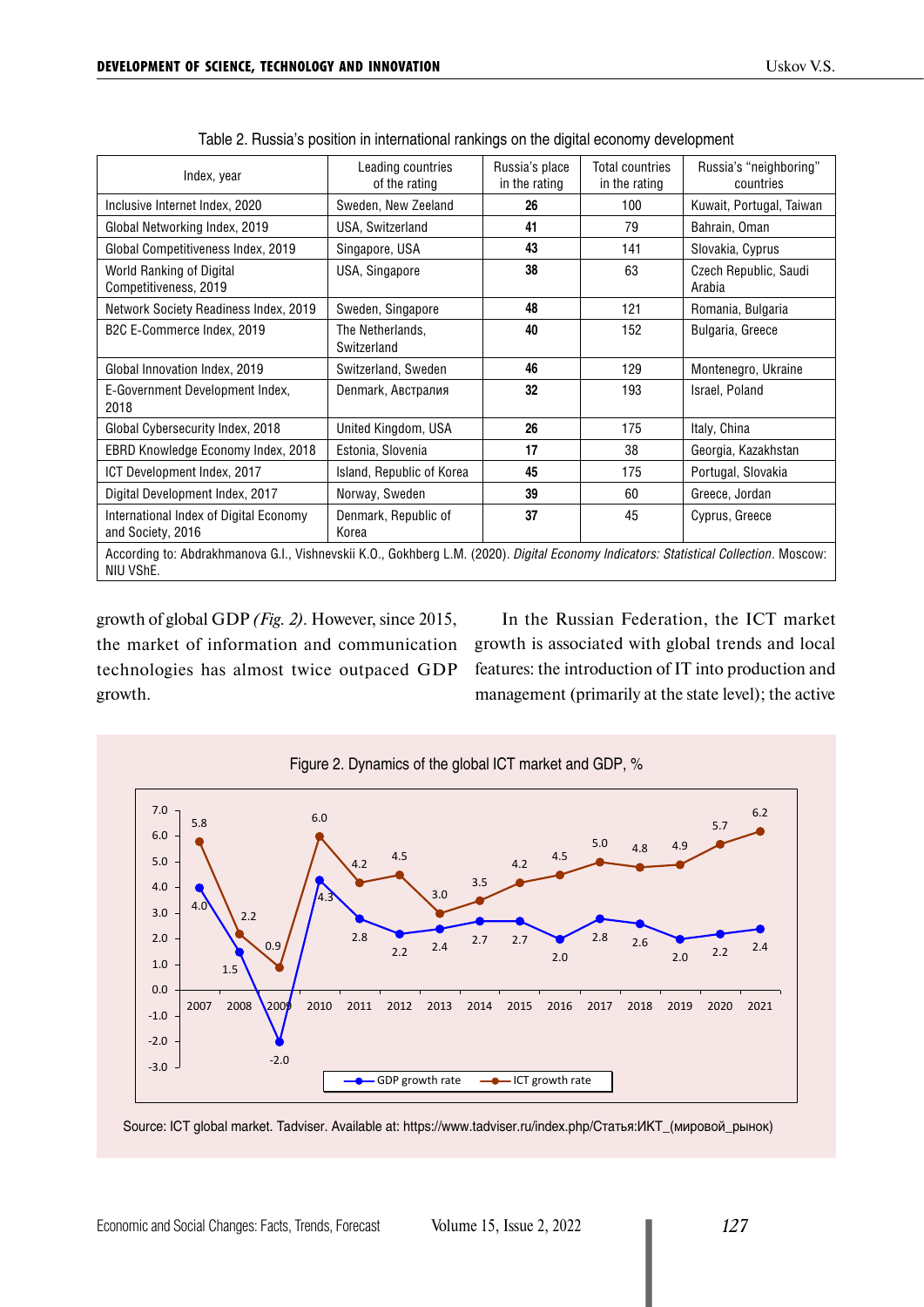

Figure 3. Physical volume indices of the gross value added of the ICT industry, % compared to the previous year; in constant prices

Source: Dynamics and prospects of IT-industry development. Available at: https:/ https://issek.hse.ru/news/371816718.html

development of the Internet services; the growth of the number of "smart devices" among users. In the near future, active ICT introduction is expected in all sectors of production and services.

In the Russian Federation, about 350 thousand people work in the IT-industry  $-$  this is 0.5% of those employed in Russia. Over the previous decade, the industry has been experiencing positive development dynamics: according to the calculations of the Institute of Statistical Studies and Economics of Knowledge of HSE, in general, over the period 2010–2019, its gross value added has more than doubled to 945 billion rubles. The highest growth in the last six years was observed in 2018 – almost 15%. In 2019, it decreased to 8.6% *(Fig. 3)*.

The share of the ICT industry in Russia in GDP for the period 2010–2018 also showed a steady positive trend (growth from 0.58 to 0.90%). If the gross value added of the IT-industry in Russia in 2014 was 374 billion rubles, then in 2019 it has already reached 822 billion rubles. And if the ICT share in the country's GDP was 0.9% by the end of last year, then by 2024 it should reach

1.5%. However, this is almost three times lower than in the leading countries (EU countries, UK,  $Japan)^2$ .

According to the Ministry of Digital Development, Communications and Mass Communications of the Russian Federation, the ICT-industry growth in Russia is proceeding rapidly<sup>3</sup>. According to the information of the unified register of Russian software, there are almost 4,000 software products in the country.

The Russian Federation plays a leading role in the creation of social networks, search engines, antivirus programs and systems. There are also software products for the industrial sector, such as image recognition tools, design systems (Adem, Compass), systems for managing production, human resources, enterprise assets (1C, Galaxy), blockchain (Waves) (Korovin, 2019).

<sup>2</sup> Abdrakhmanova G.I., Vishnevskii K.O., Gokhberg L.M. (2020). *Digital Economy Indicators: Statistical Collection.* Moscow: NIU VShE. 360 p.

<sup>&</sup>lt;sup>3</sup> Strategy for the development of the information technology industry in Russia. Available at: https://www. tadviser.ru/index.php/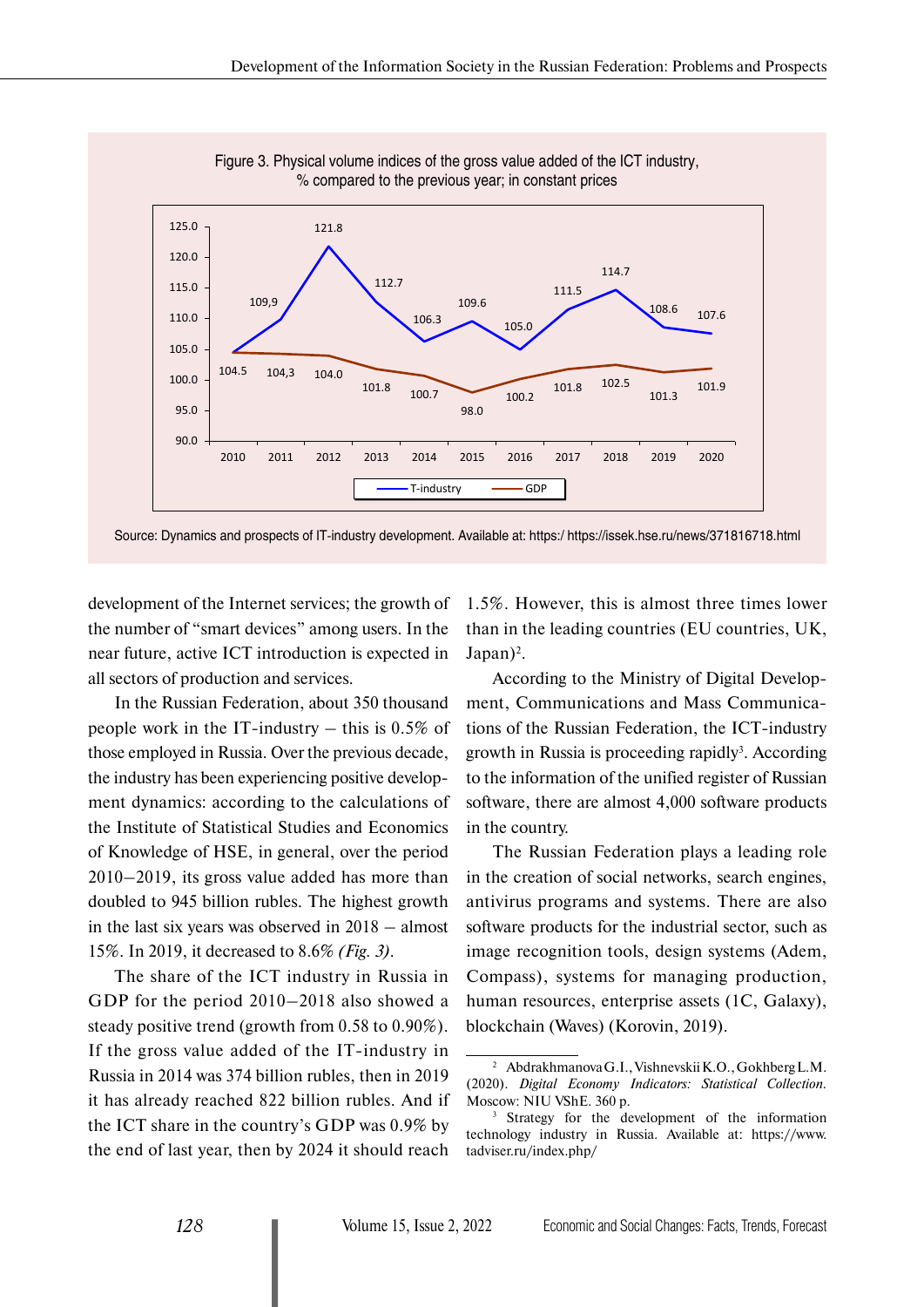According to Russoft data, the supply of software products from Russia abroad amounts to more than 8.0 billion US dollars<sup>4</sup>. In addition, the Russian experience is reflected in the search for solutions in the most competitive parts of the global software market (big data, artificial intelligence, etc.). Several active and experimental projects are being implemented in Russia in the field of obtaining information from registries, electronic public services, electronic trading platforms, etc.

In order to improve citizens' living conditions, increase the country's competitiveness, develop all social spheres, modernize management systems through the ICT use, the state program of the Russian Federation "Information Society (2011– 2020)" was adopted. Its first text was approved by RF Government Order no. 1815-r, dated October 20, 2010. The program is based on the plan of innovative development of social and economic processes of the Russian Federation in accordance with the Concept of long-term socioeconomic development of the Russian Federation for the period through to 2020 (approved by the Government Order of the Russian Federation no. 1662-r, dated November 17, 2008 taking into account the program-target development principles of Russia's budget system.

In the period from 2014 to 2019, the state program of the Russian Federation "Information Society" was adjusted in connection with the adoption of a number of normative legal acts: "On national goals and strategic objectives of the development of the Russian Federation for the period through to 2024" (Presidential Decree 204, dated May 7, 2018); "On the Information Society Development Strategy in the Russian Federation for 2017–2030" (Presidential Decree 203, dated May 9, 2017); "On the approval of the Information Security Doctrine of the Russian Federation"

<sup>4</sup> Export of the Russian software industry. Available at: https://russoft.org/wp-content/uploads/2018/10/RUSSOFT \_Survey\_14.1\_rus.pdf

(Presidential Decree 646, dated December 5, 2016); "The main directions of activity of the Government of the Russian Federation for the period through to 2024" (approved by the Chairman of the Government of the Russian Federation on September 29, 2018), etc.

According to these documents, the main priorities for the information society development in the Russian Federation are to improve living standards and well-being of the country's population, the availability of public services, the development of digital literacy, as well as increasing Russia's economic potential through the use of modern ICT.

In the latest edition of the state program "Information Society" (approved by RF Government Resolution 386-20, dated March 31, 2020), the tasks of the ICT development are aimed at ensuring state interests and priorities within the framework of the development of the information society, and economic digitalization.

At the same time, digitalization processes require significant financial investments. It is necessary to purchase and maintain technical means, special software products, training and retraining of personnel.

According to the data, in the OECD countries, R&D expenditures for the period from 2000 to 2018 increased by 0.28% and amounted to 2.38% as a percentage of GDP *(Fig. 4)*. In the Russian Federation, this indicator stagnated during the period under review. In 2018, R&D expenditures amounted to 0.98% of GDP (2000 level) which is 2.5–3 times less than in the OECD countries and China.

Real R&D expenditures in the Russian Federation increased by 9% from 2007 to 2018, mainly due to the dynamics of R&D results in the higher education and science sector. During the period under review, R&D expenditures in the public sector increased by 29%, while in the enterprise sector, on the contrary, decreased by almost 6%.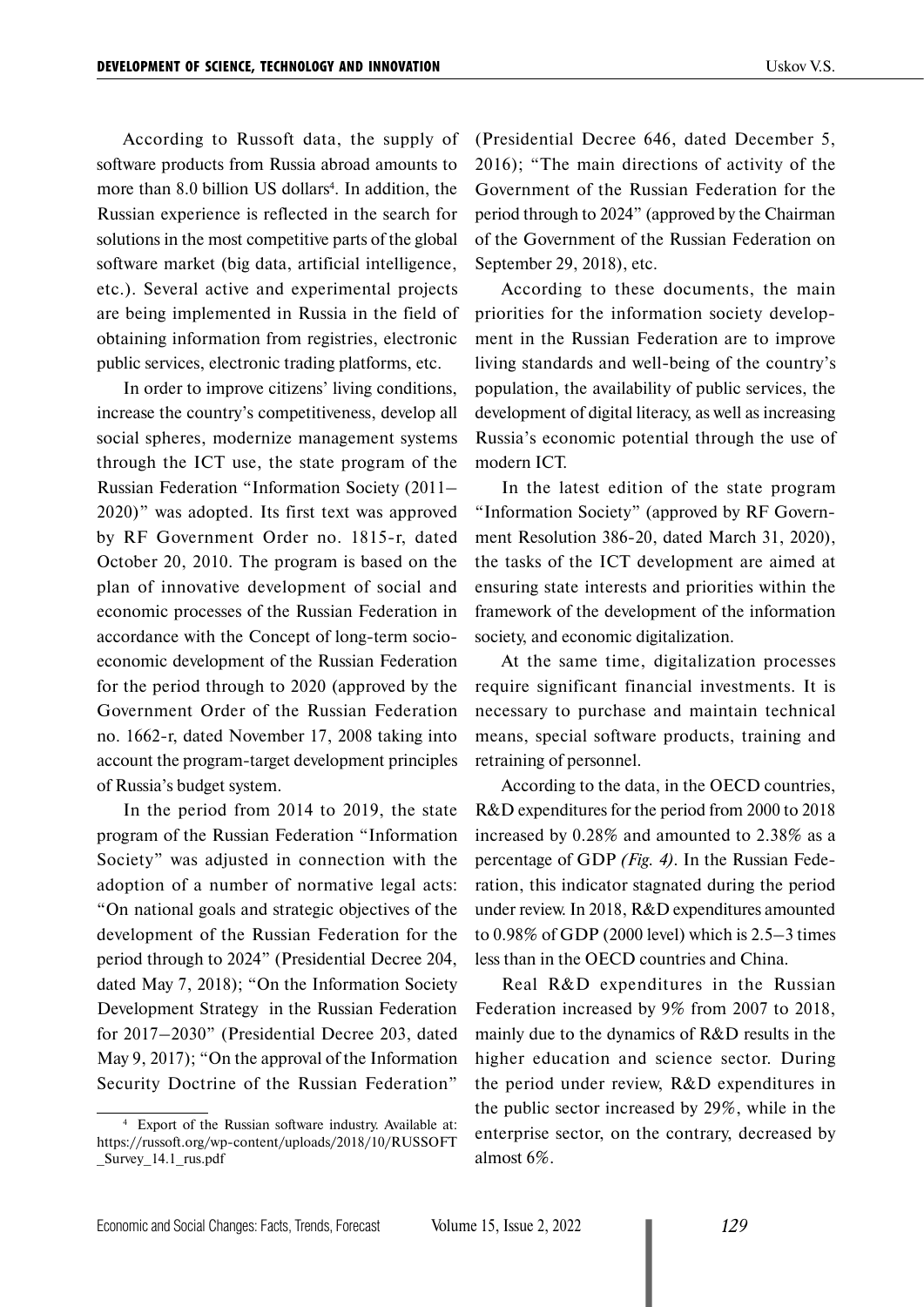

Source: own compilation based on OECD data. Available at: https://stats.oecd.org/

An important problem is the statistical assessment of R&D and "end-to-end" technologies in the economy due to the lack of a commonly used description of their parameters, constant statistical accounting, and difficulties with attribution to the spheres of scientific and technological development. In addition, statistics mainly take into account only R&D carried out in state scientific institutes and universities, and a huge layer of work carried out by companies at their own expense is not reflected in official statistics. Statistical data on the volume of R&D and the number of patents on end-to-end

digital technologies are summarized in the *Atlas of End-to-End Technologies of the Digital Economy of Russia (Tab. 3)*.

Based on the presented data, we emphasize that the most significant block of completed R&D is related to big data technologies (6800 units), having in value terms almost 120 billion rubles. This is followed by new production technologies (6,372 units) with the largest number of patents – 890 units. We should also note that over 58 billion rubles were spent on the development of artificial intelligence.

| Name of technology                                                                                                                                                                                                                                                                       | R&D number, units | R&D volume, million rubles | Number of patents, units |  |  |
|------------------------------------------------------------------------------------------------------------------------------------------------------------------------------------------------------------------------------------------------------------------------------------------|-------------------|----------------------------|--------------------------|--|--|
| Big data                                                                                                                                                                                                                                                                                 | 6800              | 119200                     | 530                      |  |  |
| Artificial intelligence                                                                                                                                                                                                                                                                  | 4340              | 58770                      | 585                      |  |  |
| <b>Blockchain</b>                                                                                                                                                                                                                                                                        | 675               | 11340                      | 359                      |  |  |
| Quantum technologies                                                                                                                                                                                                                                                                     | 1270              | 7550                       | 92                       |  |  |
| New production technologies                                                                                                                                                                                                                                                              | 6372              | 63875                      | 890                      |  |  |
| Industrial Internet                                                                                                                                                                                                                                                                      | 270               | 2444                       | 141                      |  |  |
| Robotics                                                                                                                                                                                                                                                                                 | 925               | 13520                      | 302                      |  |  |
| Wireless communication                                                                                                                                                                                                                                                                   | 211               | 1470                       | 226                      |  |  |
| Virtual and augmented reality                                                                                                                                                                                                                                                            | 450               | 500                        | 115                      |  |  |
| Source: Atlas of End-to-End Technologies of the Digital Economy of Russia. Moscow: Rosatom, 2019. Available at: http://digitalrosatom.<br>ru/proektnyj-ofis-cifrovayaekonomika-rf-gk-rosatom-podgotovil-pilotnuyuversiyu-doklada-atlas-skvoznyx-texnologij-cifrovojekonomiki-<br>rossii/ |                   |                            |                          |  |  |

Table 3. R&D and patents on end-to-end digital technologies for 2011–2018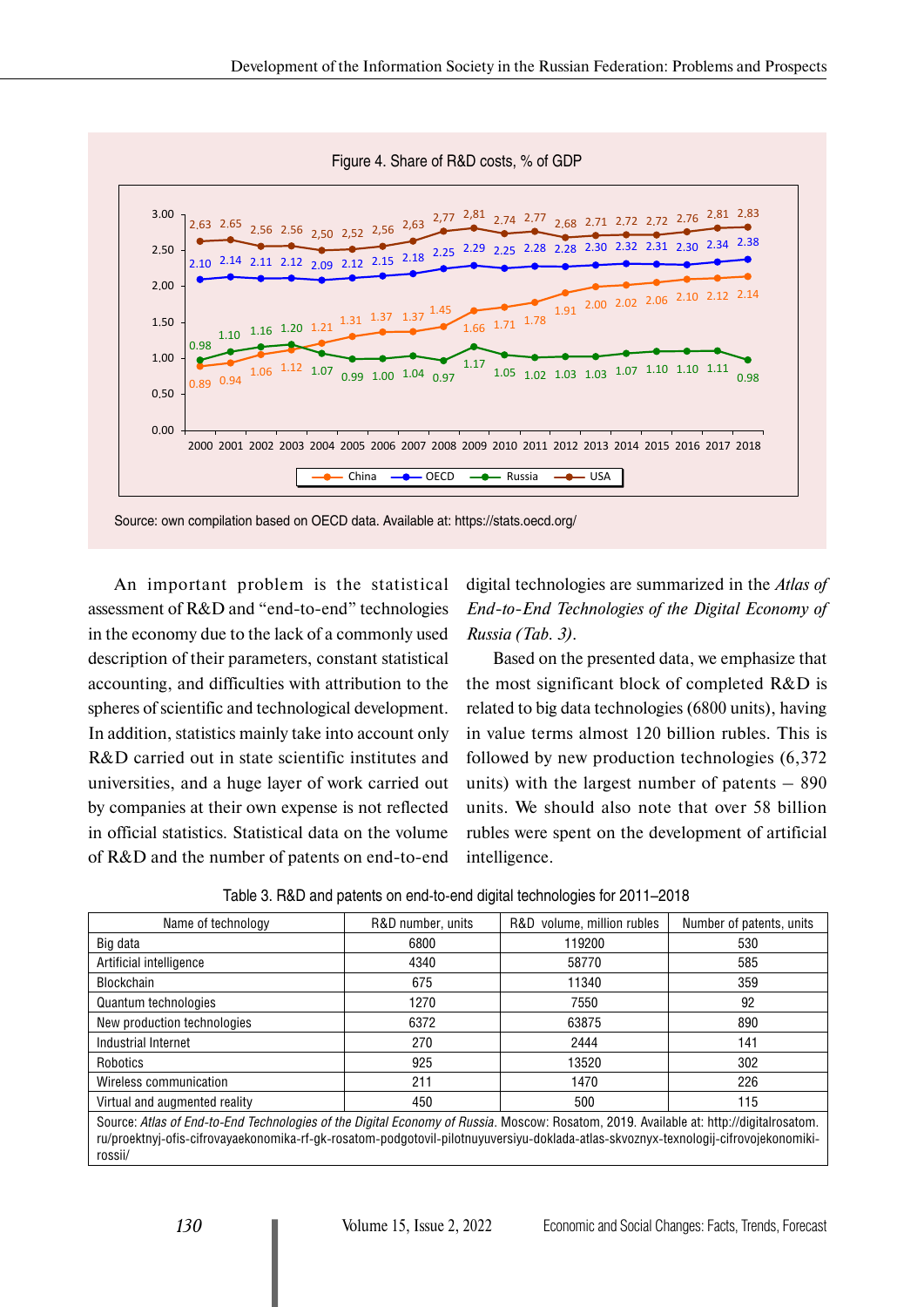Thus, the available state and departmental statistics allow speaking about a high level of ITpenetration into public life in Russia. For instance, almost 80% of the country's population uses cellular and mobile Internet services.

Number of Russian subscribers of fixed and mobile broadband Internet access (broadband) in 2017 amounted to 30.9 and 117.4 million units *(Fig. 5).*

In addition, the volume of fixed traffic has also increased by  $23\%$ , mobile – by  $84\%$ . In 2017, the volume of information transmitted via broadband Internet access in the Russian Federation amounted to more than 40 thousand petabyte.

In recent years, the transition to the information society has been increasingly declared in the Russian Federation against the background of great success of private companies in introducing digital technologies, general digitalization of the market, the emergence of large infrastructure projects for digitalization, the development of high-speed mobile communications (Uskov, 2020a; Uskov, 2020b).

According to data from monitoring the development of the information society, from 2014 to 2020 in the Russian Federation, the share of students enrolled in bachelor's, specialty, and master's degree programs decreased from 3.6 to 2.8% of the total population *(Tab. 4)*.

Also during this period, the number of researchers who carried out research and development decreased to 49.6 per 10,000 employed in the economy. At the same time, there is an increase in industrial organizations that have implemented technological innovations, from 8.8 to 10.8%.

At the same time, during the period, the volume of investments in fixed assets for ICT equipment has increased by 33% (up to 729 billion rubles) which entails an increase in the availability of the Internet to both the population and organizations.

For Russia, rapid dynamics became possible thanks to the development of the ICT sector and e-government infrastructure including the modernization of the government website, as well as the active representation of the interests of the Russian Federation in the framework of



Source: Abdrakhmanova G.I., Kovaleva G.G. *The ICT Sector in Russia.* Available at: https://issek.hse.ru/news/227732702html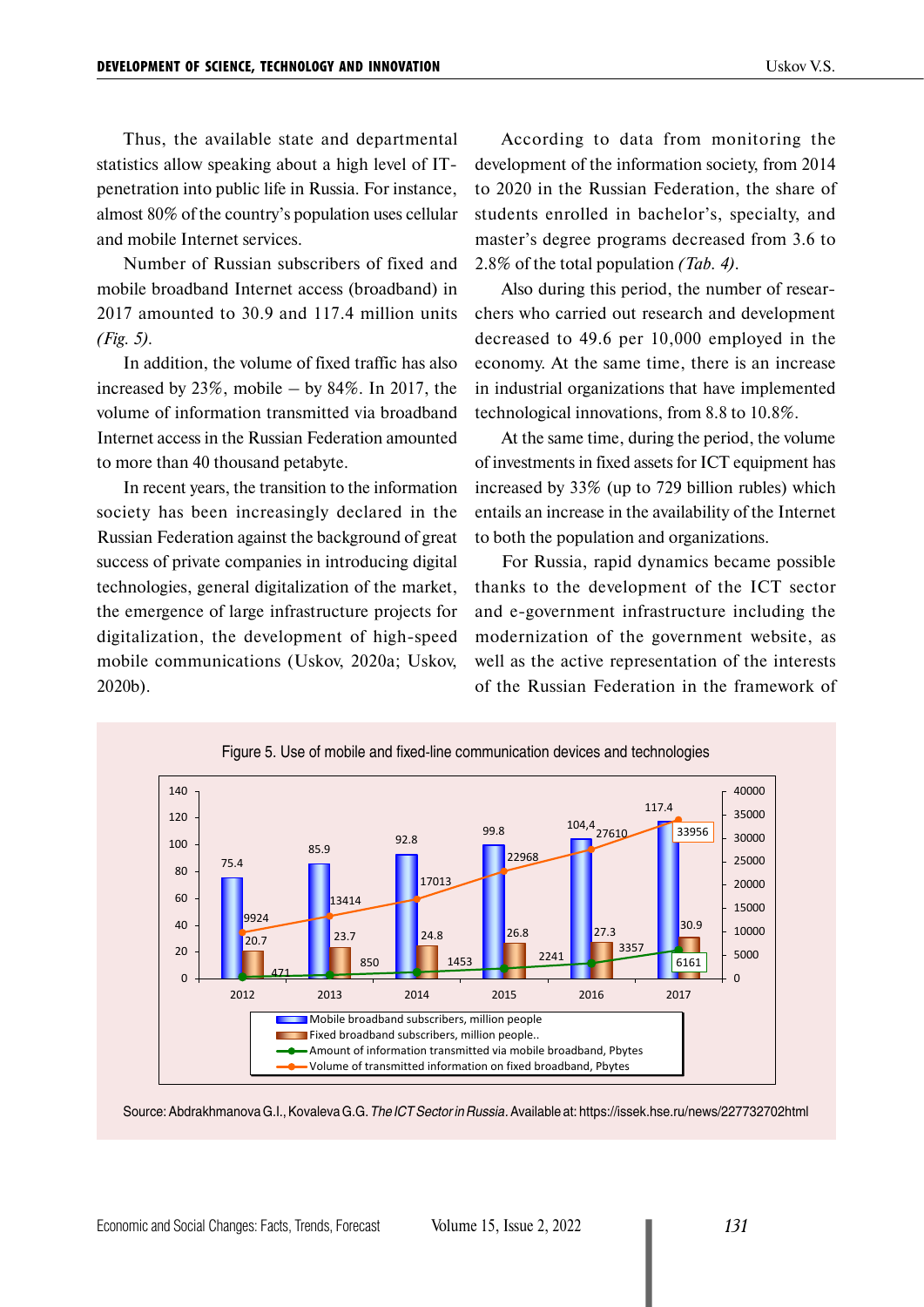| Indicator                                                                                                                                                                    | 2014   | 2015   | 2016   | 2017  | 2018  | 2019  | 2020  | 2020 to<br>2014, % |
|------------------------------------------------------------------------------------------------------------------------------------------------------------------------------|--------|--------|--------|-------|-------|-------|-------|--------------------|
| Share of the employed population<br>aged 25-64 with higher education<br>in the total number of employed<br>population of the corresponding age<br>group, %                   | 33.0   | 33.8   | 34.3   | 35.1  | 35.1  | 35.2  | 36.5  | 3.5                |
| Proportion of students enrolled in<br>educational programs of higher<br>education - bachelor's degree,<br>specialty, master's degree programs,<br>in the total population, % | 3.6    | 3.3    | 3.0    | 2.9   | 2.8   | 2.8   | 2.8   | $-0.8$             |
| Share of domestic research and<br>development costs, % of GDP                                                                                                                | 1.07   | 1.10   | 1.10   | 1.11  | 1.0   | 1.04  | 1.1   | 0.0                |
| Number of researchers, carried out<br>research and development, per 10,000<br>employed in the economy, people                                                                | 55.1   | 52.5   | 51.4   | 50.1  | 49.8  | 49.8  | 49.6  | 90.0               |
| Share of industrial production<br>and service sector organizations<br>that implemented technological<br>innovations in the total number of<br>surveyed organizations, %      | 8.8    | 8.3    | 7.3    | 7.5   | 8.6   | 9.6   | 10.8  | 2.0                |
| Share of fundamentally new<br>technologies in the total number of<br>advanced production technologies<br>developed, %                                                        | 11.6   | 12.5   | 12.5   | 13.6  | 13.6  | 11.6  | 13.4  | 1.8                |
| Number of points of collective use<br>(access) with access to the Internet,<br>per 10,000 people, units                                                                      | 2.0    | 1.7    | 0.3    | 0.1   | 0.2   | 0.3   | 0.6   | 30.0               |
| Number of subscribers of fixed<br>broadband Internet access per 100<br>people, units.                                                                                        | 17.0   | 18.3   | 18.6   | 21.0  | 21.7  | 22.2  | 23.0  | 135.3              |
| Number of subscribers of mobile<br>broadband Internet access per 100<br>people, units.                                                                                       | 64.5   | 68.1   | 71.1   | 79.9  | 86.2  | 96.4  | 99.6  | 154.4              |
| Volume of investments in fixed assets<br>for equipment for information and<br>communication technologies, in actual<br>prices, billion rubles.                               | 292.15 | 304.99 | 284.67 | 389.7 | 484.3 | 617.8 | 728.9 | 249.5              |
| Source: Rosstat data.                                                                                                                                                        |        |        |        |       |       |       |       |                    |

|  | Table 4. Key indicators of the development of the information society in the Russian Federation |
|--|-------------------------------------------------------------------------------------------------|
|  |                                                                                                 |

interaction with international organizations. The most significant breakthrough was the creation of a Single portal of public services  $-$  a key link of the "electronic government" of the country.

Considering the information security indicators of Russian enterprises, we can note that over the period 2014–2020, the share of organizations that used means to protect information transmitted over global networks decreased, in 2020 their share was slightly more than 75%. About 69% of organizations used electronic digital signature tools, 39% used

encryption tools *(Tab. 5)*. Also, during this period, the proportion of the population that does not use the Internet for security reasons decreased by 1.8%.

However, the gap in digitalization indicators between the Russian Federation and the leading countries is still significant. Since 2014, the Digital Economy and Society Index (DESI) has been calculated in the countries of the European Union, currently it is calculated for other countries of the world. In 2017, the Russian Federation had a DESI index equal to 0.47 (in EU countries it is 0.54).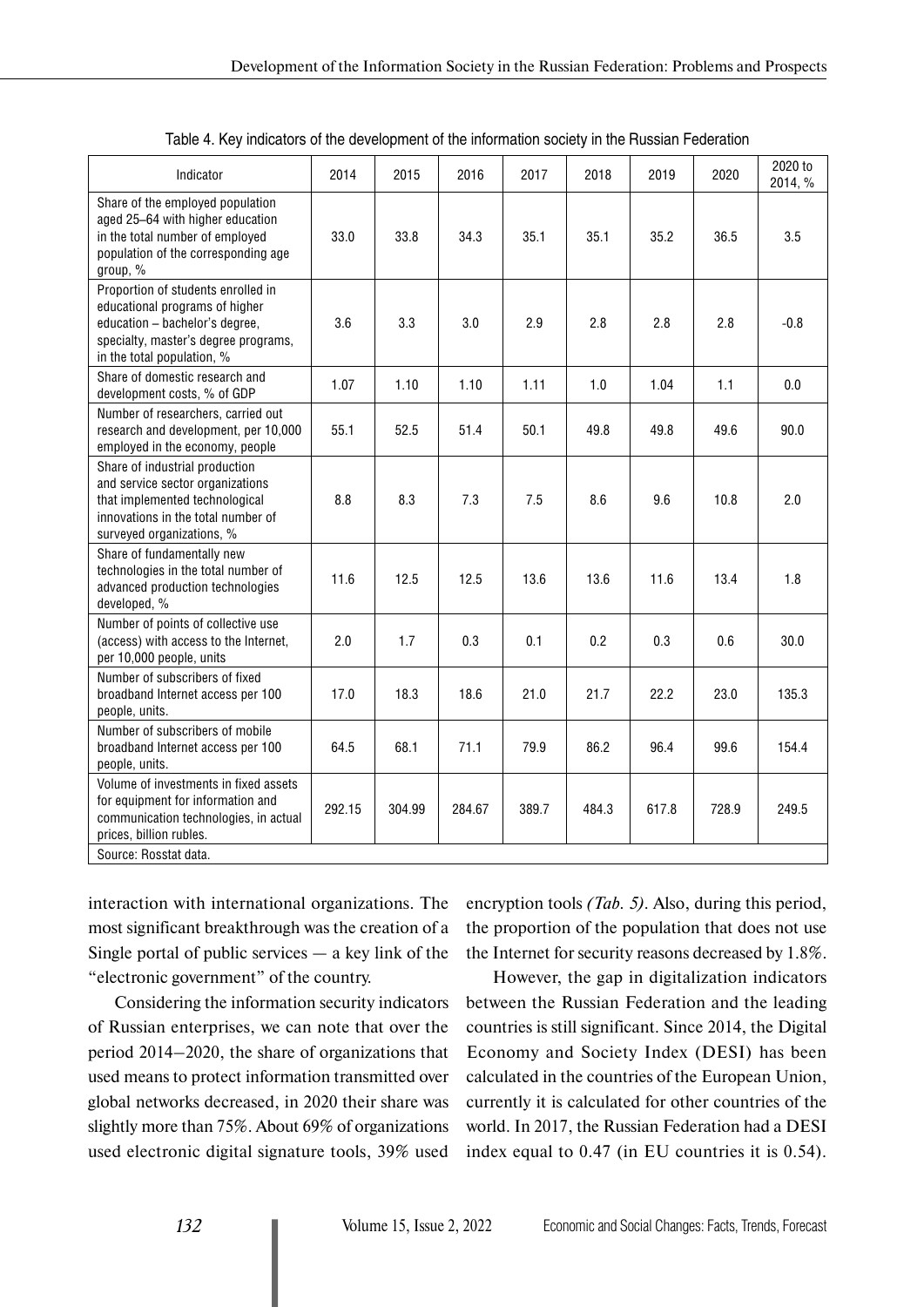| Indicator                                                                                                                                                          | 2014 | 2015 | 2016 | 2017 | 2018 | 2019 | 2020 | 2020 to<br>2014, % |
|--------------------------------------------------------------------------------------------------------------------------------------------------------------------|------|------|------|------|------|------|------|--------------------|
| Share of the organizations<br>that used means of protecting<br>information transmitted over global<br>networks in the total number of<br>surveyed organizations, % | 87.7 | 86.6 | 87.3 | 87.2 | 89.3 | 89.5 | 75.3 | $-12.4$            |
| of them used:                                                                                                                                                      |      |      |      |      |      |      |      |                    |
| - encryption tools, %                                                                                                                                              | 39.3 | 41.0 | 42.9 | 44.3 | 45.8 | 44.3 | 38.6 | $-0.7$             |
| - means of electronic digital<br>signature, %                                                                                                                      | 76.5 | 75.3 | 77.7 | 77.2 | 78.9 | 79.1 | 68.7 | $-7.8$             |
| Share of the population that does<br>not use the Internet for security<br>reasons in the total population, %                                                       | 2.2  | 0.4  | 0.5  | 0.6  | 0.4  | 0.5  | 0.4  | $-1.8$             |
| Source: Rosstat data.                                                                                                                                              |      |      |      |      |      |      |      |                    |

Table 5. Information security of enterprises and population

The leaders in this indicator were Denmark (0.66), Finland (0.65) and Sweden (0.64).

The data of the Eurasian Economic Commission allow asserting that the significant potential of the digitalization in the Russian Federation (primarily the availability of digital platforms) is concentrated in the fields of information and communication technologies, Internet commerce, services and finance. There are certain difficulties with the development of digital platforms in the scientific field, medicine and the industrial sector.

#### **Conclusion**

The development of Russia's information society in the context of the economic digitalization is an important goal for the country in the near future. Back in 2018, the national program "Digital Economy of the Russian Federation" was adopted (approved by RF Government Order 1632-r, dated July 28, 2018), but it did not have the status (federal, state, interdepartmental), specific standards and sources of funding.

The scientific literature and public discussions have repeatedly noted in that this program only superficially touched on the main aspects of the economic and social digitalization (Ivanov, Malinetsky, 2017; Yakutin, 2017). This was largely influenced by the speed of its development, adoption and the hype that arose around the problem of the digital economy. As a result, without a specific focus, goals, objectives and priorities of the digitalization, the program has not shown its effectiveness and has not been developed.

The development of the national project (program) "Digital Economy of the Russian Federation", approved by Presidential Decree 204, dated May 7, 2018 "On national goals and strategic objectives of the development of the Russian Federation for the period through to 2024", was called upon to correct these shortcomings. The part of the decree concerning the digital economy declares the digitalization of the economic and social spheres of the state: industry, agriculture, construction, healthcare, education, etc. In fact, an opportunity has been opened to address the issue of ensuring communication and interaction between two important state issues – digitalization of the economy and society and import substitution in the ICT industry and other areas.

At the same time, the national program "Digital Economy of the Russian Federation" is not connected with other relevant documents of scientific, technological and innovative development: "Strategy of scientific and technological development of the Russian Federation", "Information society development strategy in the Russian Federation for 2017–2030" because a large number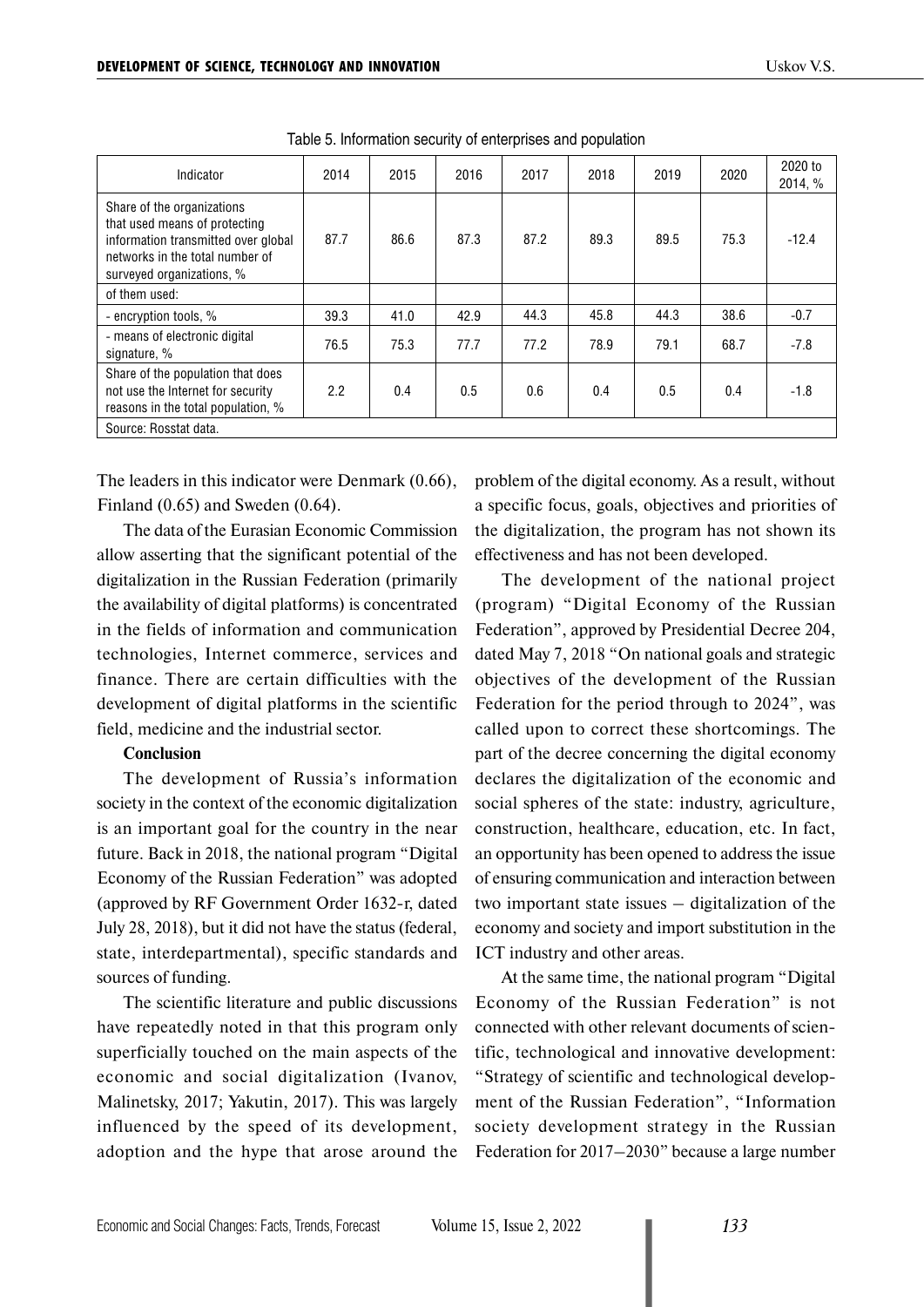of intellectual resources are needed for interaction in fundamental and applied research (Lenchuk, Vlaskin, 2018).

Thus, an important task is to determine technological priorities for solving issues related to the formation and development of the information society. The following digitalization areas come to the fore here: the development of the information and communication technologies, microelectronics, artificial intelligence and robotics. In addition, it is necessary to ensure the high status of the program exceeding the significance of similar projects in the areas of the digital economy development. The national program must be approved within the framework of the Presidential Decree or within the framework of the action of the Council for the Development of National Projects under the President of the Russian Federation.

If we approach this issue systematically, it is advisable to consider large-scale programs in the field of the digitalization as an integral part of the national program which solves certain tasks and against this background has priority over other projects financing. At the same time, the analysis of the passport of the national program "Digital Economy of the Russian Federation" suggests that it will be included in the programs "Information Society", "Economic development and innovative economy", etc. In this case, it is difficult to ensure the independence of its financing, since its implementation must be ensured through programs and projects that are part of it (Shevtsov, 2021). It is clear that such a decision will not contribute to the priority execution of the national program, but will lead to its financing as funds become available (on a residual basis).

Thus, first of all, it is necessary to create an independent project "Information system and resources of the digital economy", the main tasks of which will be the development of the digital environment, digitalization of various spheres of the national economy, society's informatization, solving

issues of its functioning on the basis of information systems that ensure the creation and processing of large amounts of data.

In addition, a special status should be given to the national program "Digital Economy of the Russian Federation" which allows it to be implemented excluding the general requirements of RF Government Order 1288 "On the organization of project activities in the Government of the Russian Federation". It means that, in fact, it is required to ensure its transition from the existing structure of "Tasks – Results" to "Project – Goal – Task – Milestone – Event" which will contribute to better control over the program implementation.

Finally, it is necessary to ensure transparency of information on the implementation of the national program. Currently, there is very little information about this in the public domain, and therefore it takes a lot of time to search and analyze sources about the progress of the program. Information on the progress of the program is also not provided on the state portals (ANO "Digital Economy" and Digital Economy 2024).

The joint implementation of the above proposals will help to improve the formation and development of the information society and will contribute to the activation of innovative activities both in the field of public administration and in the field of the national economy.

When developing a strategy for the development of the information society in the country, it is important to determine priorities and focus of consideration from the point of view of industries and territories. The approach should be based on an understanding of their importance for maintaining national competitiveness, on the one hand, and the relative ease of implementing information technologies in this area, on the other. The focus of consideration determines what exactly should be worked with when implementing the strategy, what to influence, what to change. These are objects of attention and at the same time objects of change.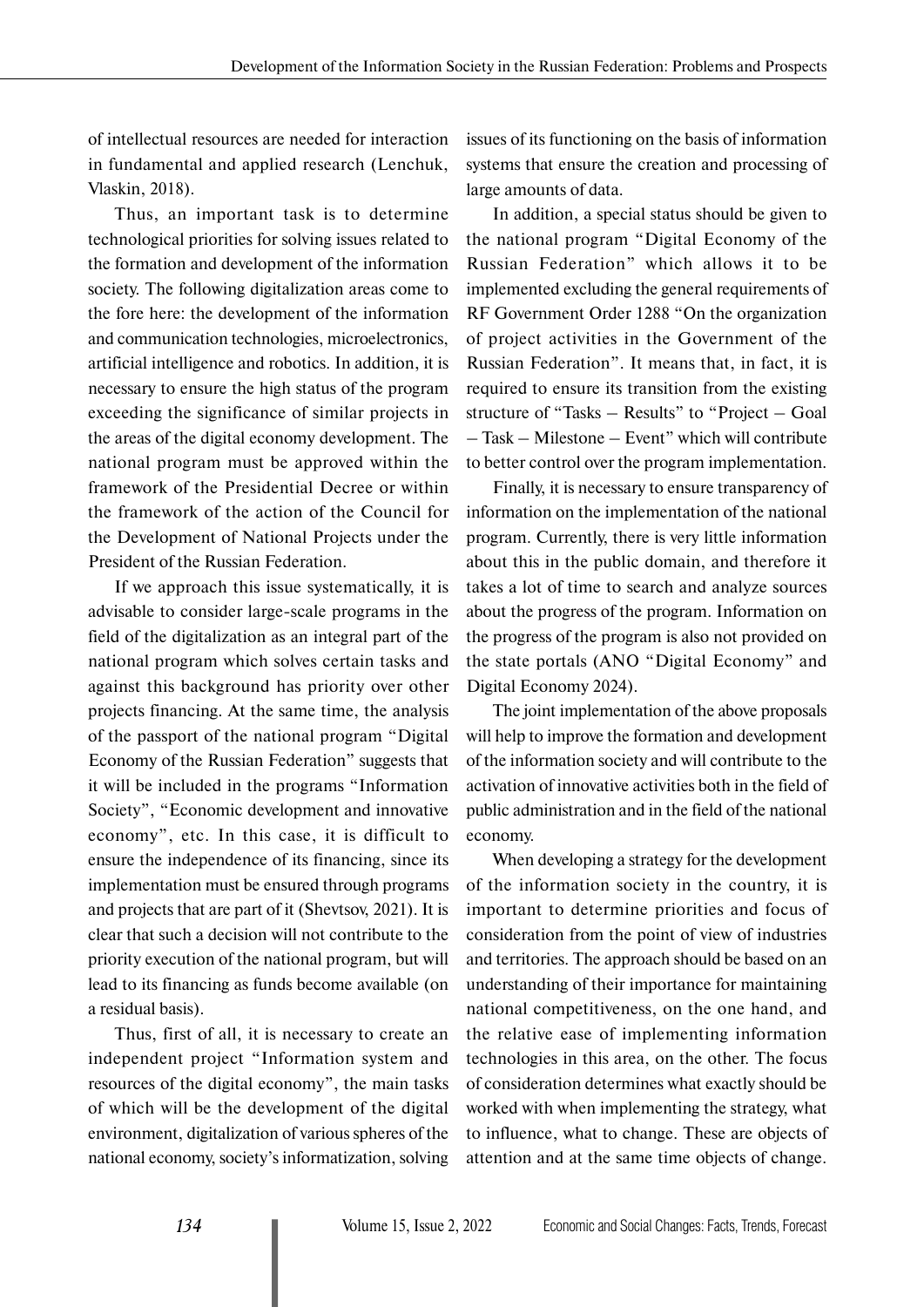For example, the focus of consideration may be an organization as a whole or its component part (division), several related organizations (holding), an entire industry, a particular territorial entity (city, region).

When developing a strategy, it is necessary to focus on the objects of attention from certain positions or through a certain prism, for example, financial, personnel or, finally, digital. The combination of "the object of attention + the prism of consideration" generates the direction of the strategy development. If the whole region becomes the object of attention, and the prism of consideration is the "information society", we get a "regional strategy for the development of the information society". The focus of the strategy for the state organization can be set by top-level regulatory documents starting with the national projects and ending with the region's development strategy, and can be determined by industry specifics or regional specifics.

The main directions of the development and the focus of state support for the development of the information society are presented in *Table 6*.

ICTs make a significant contribution to the development of sectors of the national economy. They become part of the modern management system in most sectors of the economy, public administration, national defense, national security, etc.

There are several main areas in which information activities are related to computers and IT-technologies: production of new goods and services, scientific research, the development of information systems, education, publishing and workplace automation. Currently, a system of

| no. | Problem                                                                                                                         | <b>Decision directions</b>                                                                                                                                                                                                                                                                                                                                                                                                                                                                                                                                                                                                                                                                                                                                                                                                                                                                                                                                                                                                                                                    |  |  |  |
|-----|---------------------------------------------------------------------------------------------------------------------------------|-------------------------------------------------------------------------------------------------------------------------------------------------------------------------------------------------------------------------------------------------------------------------------------------------------------------------------------------------------------------------------------------------------------------------------------------------------------------------------------------------------------------------------------------------------------------------------------------------------------------------------------------------------------------------------------------------------------------------------------------------------------------------------------------------------------------------------------------------------------------------------------------------------------------------------------------------------------------------------------------------------------------------------------------------------------------------------|--|--|--|
| 1.  | Formation and development<br>of the technical base of the<br>information society                                                | Ensuring the full functioning and high level of development of the following main components:<br>information and communication infrastructure; ICT; scientific and industrial potential of information<br>technologies; communication markets, information technologies, etc.<br>Budget financing of thematic information systems of great social importance (healthcare,<br>education, employment, etc.), as well as tax and customs service systems, information support of<br>state bodies, law enforcement agencies, etc.<br>Separate support for priority information technologies, transparent functioning of the sphere of state<br>orders, public procurement; open and competitive selection of technologies for the implementation<br>of the national informatization projects.<br>Support from the budget of national scientific schools for the creation of domestic ICT,<br>stimulating the development, production and implementation of ICT in various budget projects and<br>informatization programs.<br>Promotion of domestic software to the world market. |  |  |  |
| 2.  | Development of national<br>security, leveling threats<br>from the use of new<br>information technologies                        | Development of a unified information security system in the context of an industry consortium of<br>departmental systems that solve individual tasks of protecting information within their authority<br>and in the interests of their sector.<br>Monitoring of scientific, technological, social, economic and other changes abroad.<br>International cooperation in the development and adoption of legal provisions, agreements to<br>ensure information security in the process of information exchange; participation of the country in<br>the development of international standards in the field of information security.<br>Development of legal norms, measures of responsibility for hacking, unauthorized access to state<br>and corporate information networks, violation of citizens' rights in the process of information<br>exchange.                                                                                                                                                                                                                          |  |  |  |
| 3.  | Socio-economic and<br>socio-cultural problems of<br>transition to the information<br>society                                    | Ensuring the interests of population, organizations and the state in the information sphere.<br>Unconditional legal equality of all participants in the process of information interaction, regardless<br>of their political, social and economic status.<br>Reducing the formalization of public relations, creating transparent tools for the democratic control<br>of society over power (on property relations in society, on the income of the elite, etc.).<br>Providing access to global information resources, global information networks.                                                                                                                                                                                                                                                                                                                                                                                                                                                                                                                           |  |  |  |
|     | According to: Shevtsov Yu. (2021). Russian realities complicate the digitalization of the economy. Society and Economy, 3, 111. |                                                                                                                                                                                                                                                                                                                                                                                                                                                                                                                                                                                                                                                                                                                                                                                                                                                                                                                                                                                                                                                                               |  |  |  |

Table 6. Directions of the development of the information society in Russia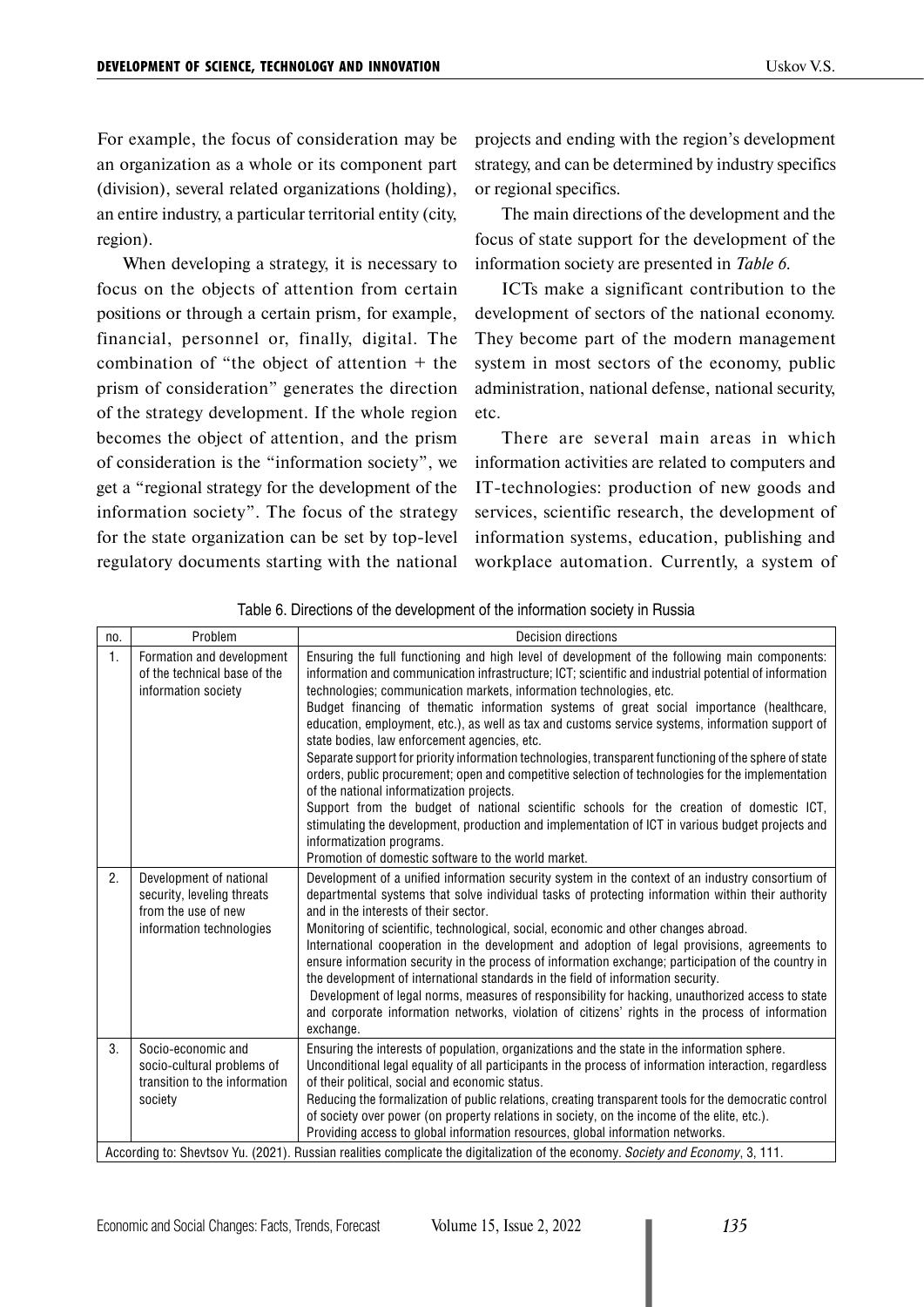providing public services in electronic form is being created in the country.

In the Russian Federation, in connection with the task of ensuring universal access to information and communication technologies, there is a need to strengthen the use of technologies created on the basis of advanced knowledge (nano- and biotechnology, artificial intelligence, alternative energy, etc.).

Modern Russian society is interested in obtaining information that will help improve the intellectual and cultural development of the country's citizens.

The main priorities in the development of state interests within the framework of the formation of the information society in the Russian Federation are: taking into account the needs of citizens and society in obtaining high-quality and reliable information in the context of the formation of the information space; the formation and development of ICT infrastructure, the creation and use of ICT, their promotion at the international level; the development of the national economy and

society within the new technological fundamentals; ensuring national interests in the field of digital economy.

Thus, in order to develop the information society and reduce the gap between Russia and the leading countries, it is necessary to form and develop human and technological advantages, as well as create a regulatory framework for the development of information technologies in various social spheres. A comprehensive strategy of informatization of the economy and society providing for their comprehensive transformation, will lead to the development of competitiveness and the achievement of positive results in the world market.

The results of the study can be used to develop recommendations for the activation of state policy in terms of determining promising directions for the development of the information society; in the working out of programs, bills and other institutional foundations for the development of the national economic complex of the country based on the transition to the digital economy.

# **References**

- Amagaev R.A. (2017). The role of the Central Bank in the formation of the digital economy. *Filosofiya khozyaistva. Al'manakh Tsentra obshchestvennykh nauk i ekonomicheskogo fakul'teta MGU imeni M.V. Lomonosova. Spetsial'nyi vypusk=Philosophy of Economy. Almanac of the Center for Social Sciences and the Faculty of Economics of Lomonosov Moscow State University. Special Issue*, 342–348 (in Russian).
- Barron I., Curnow R. (1979). *The Future with Microelectronics: Forecasting the Effects of Information Technology.* London: F. Pinter.
- Bell D. (2001). *The Coming of Post-industrial Society. A Venture in Social Forecasting*. New York: Basic Books.
- Drucker P. (1993). *Post-Capitalist Society*. New York: HarperCollins.
- Egorova N.E., Torzhevskii K.A. (2018). General trends in the development of the information and communication technology. *Ekonomicheskaya nauka sovremennoi Rossii=Economics of Contemporary Russia*, 4, 144–154 (in Russian).
- Fuchs C. (2008). The implications of new information and communication technologies for sustainability. *Environment, Development and Sustainability*, 10*,* 291–309.
- Inozemtsev V.L. (2000). *Sovremennoe postindustrial'noe obshchestvo: priroda, protivorechiya, perspektivy* [Modern Post-Industrial Society: Nature, Contradictions, Prospects]. Moscow: Logos.
- Irawan T. (2014). [ICT and economic development: Comparing ASEAN member states.](https://ideas.repec.org/a/kap/iecepo/v11y2014i1p97-114.html) *[International Economics and](https://ideas.repec.org/s/kap/iecepo.html)  [Economic Policy](https://ideas.repec.org/s/kap/iecepo.html)*, 11(1), 97–114.
- Ivanov V.V., Malinetskii G.G. (2017). Digital economy: From theory to practice. *Innovatsii=Innovations*, 12(30), 3–12 (in Russian).